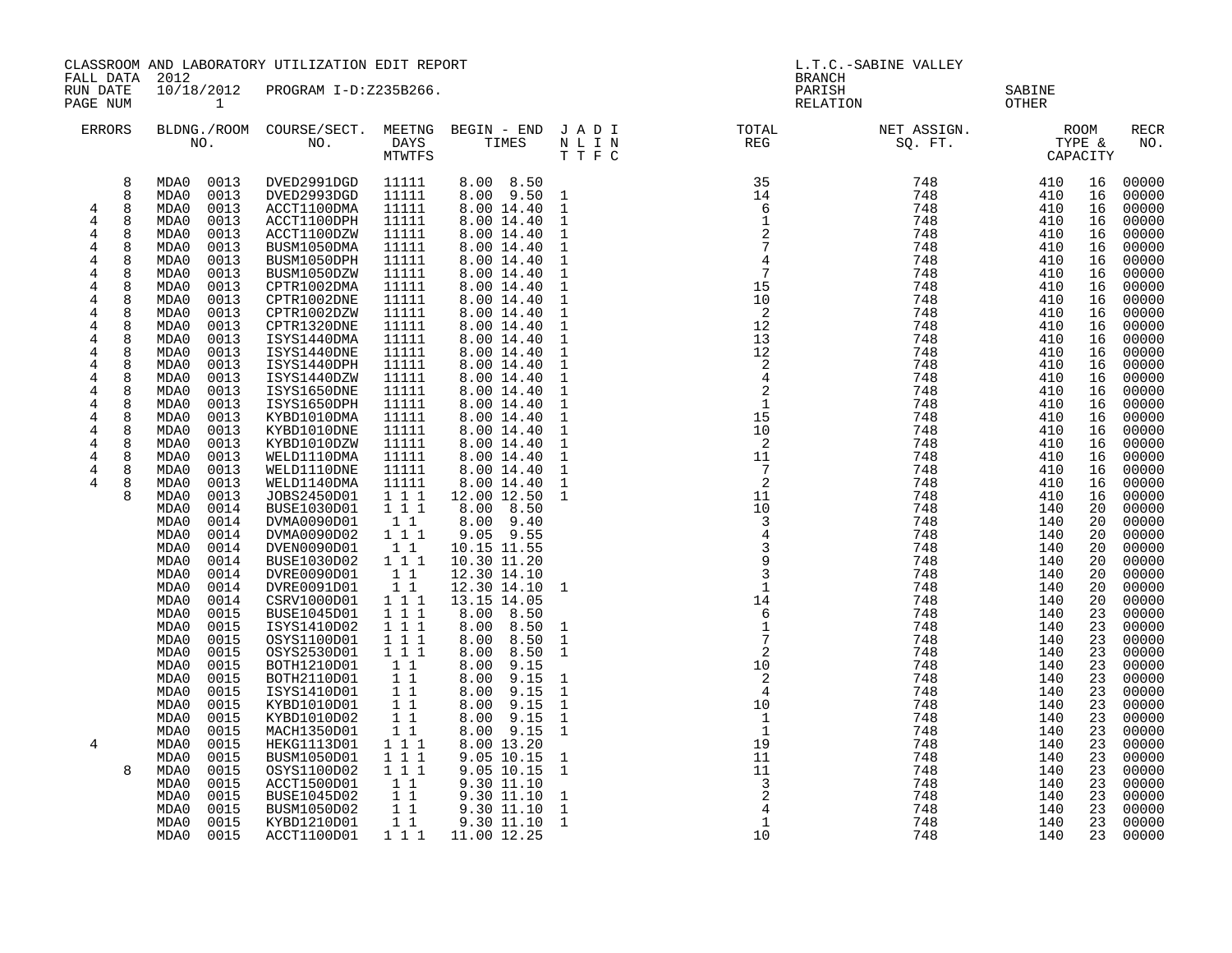| FALL DATA                                                 | CLASSROOM AND LABORATORY UTILIZATION EDIT REPORT<br>2012                     |                                                                                            |                                    |                                                                       |                                                              | L.T.C.-SABINE VALLEY<br><b>BRANCH</b>                                                                                                                                                     |                                    |                                 |                            |                                           |
|-----------------------------------------------------------|------------------------------------------------------------------------------|--------------------------------------------------------------------------------------------|------------------------------------|-----------------------------------------------------------------------|--------------------------------------------------------------|-------------------------------------------------------------------------------------------------------------------------------------------------------------------------------------------|------------------------------------|---------------------------------|----------------------------|-------------------------------------------|
| RUN DATE<br>PAGE NUM                                      | 10/18/2012<br>2                                                              | PROGRAM I-D:Z235B266.                                                                      |                                    |                                                                       |                                                              | PARISH<br>RELATION                                                                                                                                                                        |                                    | SABINE<br>OTHER                 |                            |                                           |
| ERRORS                                                    |                                                                              | BLDNG./ROOM COURSE/SECT. MEETNG BEGIN – END J A D I TOTAL TOTAL DAYS TIMES N L I N REG REG | MTWTFS                             |                                                                       | TTFC                                                         |                                                                                                                                                                                           | NET ASSIGN.<br>SQ. FT.<br>CAPACITY |                                 |                            | RECR<br>NO.                               |
|                                                           | 0015<br>MDA0<br>MDA0<br>0015<br>0015<br>MDA0<br>MDA0<br>0015                 | OSYS2530D02 111<br>BOTH1250D01<br>KYBD1111D01<br>ACCT1200D01                               | $1\quad1$<br>$1\quad1$<br>1 1 1    | 11.00 12.25 1<br>12.20 14.25<br>12.20 14.25 1<br>13.00 14.25          |                                                              | $\begin{array}{cc} 4 & 748 \\ 2 & 748 \\ 10 & 748 \\ 4 & 748 \\ 10 & 2,210 \\ 10 & 2,210 \\ 14 & 2,210 \\ 14 & 2,210 \\ 19 & 2,210 \\ 24 & 2,210 \\ 24 & 2,210 \\ 7 & 764 \\ \end{array}$ |                                    | 140<br>140<br>140<br>140        | 23<br>23<br>23<br>23       | 00000<br>00000<br>00000<br>00000          |
| 4<br>4                                                    | 0028<br>MDA0<br>MDA0<br>0028<br>MDA0<br>0028                                 | HCOR1212D01<br>HCOR1801D01<br>HNUR1211D01                                                  | 11111<br>11<br>11111               | 7.00 13.00<br>8.00 9.50<br>8.00 13.30                                 | $\frac{1}{1}$                                                |                                                                                                                                                                                           |                                    | 220<br>220<br>220               | 50<br>50<br>50             | 00000<br>00000<br>00000                   |
| 4                                                         | MDA0<br>0028<br>MDA0<br>0028<br>0028<br>MDA0<br>MDA0<br>0028<br>MDA0<br>0029 | ORNT1000D01<br>HCOR1601D01<br>BOTH1300D01<br>HCOR1200D01<br>HNUR1211D02                    | 111<br>11<br>1 1 1<br>11<br>11111  | 8.00 14.40<br>10.10 12.00<br>13.30 14.40<br>13.30 14.40<br>8.00 11.30 | $\mathbf{1}$<br>$\mathbf{1}$                                 |                                                                                                                                                                                           |                                    | 220<br>220<br>220<br>220<br>110 | 50<br>50<br>50<br>50<br>18 | 00000<br>00000<br>00000<br>00000<br>00000 |
| 4<br>8<br>8                                               | 0029<br>MDA0<br>0029<br>MDA0<br>0029<br>MDA0<br>0029<br>MDA0                 | HCOR2997D02<br>HCOR1212D02<br>HCOR2997D01<br>HCOR1212D03                                   | 111<br>11111<br>11111<br>11111     | 8.00 11.30<br>8.00 12.00<br>8.00 13.30<br>12.30 15.00                 | $\mathbf{1}$<br>$\mathbf{1}$<br>$\mathbf{1}$<br>$\mathbf{1}$ |                                                                                                                                                                                           | 764<br>764<br>764                  | 110<br>110<br>110<br>110        | 18<br>18<br>18<br>18       | 00000<br>00000<br>00000<br>00000          |
| 8                                                         | 0029<br>MDA0<br>MDA0<br>0029<br>MDA0<br>0032<br>MDA0<br>0032                 | HNUR1211D03<br>HCOR2997D03<br>CPTR1002D01<br>CPTR1400D01                                   | 11111<br>111<br>1 1 1<br>111       | 12.30 15.00<br>12.30 15.00<br>8.00 8.50<br>8.00 8.50                  | $\mathbf{1}$<br>$\mathbf{1}$<br>$\mathbf{1}$                 |                                                                                                                                                                                           | 764                                | 110                             | 18<br>18<br>20<br>20       | 00000<br>00000<br>00000<br>00000          |
|                                                           | MDA0<br>0032<br>MDA0<br>0032<br>0032<br>MDA0<br>MDA0<br>0032                 | CPTR1002D04<br>CPTR1310D01<br>CPTR1320D01<br>CPTR1002D03                                   | 1 1 1<br>11<br>$1 1 1$<br>11       | 8.00 9.05<br>8.00 9.40<br>9.15 10.25<br>9.20 10.25                    | $\mathbf{1}$                                                 |                                                                                                                                                                                           |                                    |                                 | 20<br>20<br>20<br>20       | 00000<br>00000<br>00000<br>00000          |
|                                                           | 0032<br>MDA0<br>MDA0<br>0032<br>MDA0<br>0032<br>0032<br>MDA0                 | ISYS1650D01<br>CPTR1320D02<br>ISYS1440D01<br>CPTR1600D01                                   | 1 1 1<br>11<br>11<br>1 1 1         | 10.55 12.05<br>12.30 14.35<br>12.30 14.35<br>13.15 14.05              | 1                                                            |                                                                                                                                                                                           |                                    |                                 | 20<br>20<br>20<br>20       | 00000<br>00000<br>00000<br>00000          |
| 8<br>4<br>4<br>8<br>4<br>8                                | 0032<br>MDA0<br>0039<br>MDA0<br>0039<br>MDA0<br>0039<br>MDA0                 | CPTR1002D02<br>BLDG1120D01<br>BLDG1130D01<br>BLDG1140D01                                   | $1 1 1$<br>11111<br>11111<br>11111 | 13.30 14.20<br>8.00 14.40<br>8.00 14.40<br>8.00 14.40                 | 1<br>$\mathbf{1}$<br>$\mathbf{1}$                            |                                                                                                                                                                                           |                                    |                                 | 20                         | 00000<br>00000<br>00000<br>00000          |
| $\overline{4}$<br>8<br>4<br>8<br>$\overline{4}$<br>8<br>4 | 0039<br>MDA0<br>0039<br>MDA0<br>0039<br>MDA0<br>0050<br>MDB0                 | BLDG1330D01<br>BLDG1410D01<br>BLDG1110D01<br>WELD1110D01                                   | 11111<br>11111<br>111<br>11111     | 8.00 14.40<br>8.00 14.40<br>8.00 14.40<br>8.00 14.40                  | $\mathbf{1}$<br>$\mathbf{1}$<br>$\mathbf{1}$                 |                                                                                                                                                                                           | 2 , 700<br>2 , 700<br>2 , 700      |                                 |                            | 00000<br>00000<br>00000<br>10 00000       |
| $\overline{4}$<br>8<br>4<br>8<br>$\overline{4}$<br>8      | 0050<br>MDB0<br>0050<br>MDB0<br>MDB0<br>0050                                 | WELD1120D01<br>WELD1130D01<br>WELD1140D01                                                  | 11111<br>11111<br>11111            | 8.00 14.40<br>8.00 14.40<br>8.00 14.40                                | $\mathbf{1}$<br>$\mathbf{1}$<br>$\mathbf{1}$                 | $\overline{8}$<br>$\frac{10}{3}$<br>8                                                                                                                                                     | 585<br>585                         | 110<br>110                      | 10<br>10<br>10             | 00000<br>00000<br>00000                   |
| 8<br>4<br>4<br>8<br>4<br>8<br>$\overline{4}$<br>8         | 0050<br>MDB0<br>0050<br>MDB0<br>0050<br>MDB0<br>MDB0<br>0050                 | WELD1210D01<br>WELD1310D01<br>WELD1410D01<br>WELD1411D01                                   | 11111<br>11111<br>11111<br>11111   | 8.00 14.40<br>8.00 14.40<br>8.00 14.40<br>8.00 14.40                  | $\mathbf{1}$<br>$\mathbf{1}$<br>$\mathbf{1}$<br>$\mathbf{1}$ | $\frac{7}{4}$                                                                                                                                                                             | 585<br>585<br>585<br>585           | 110<br>110<br>110<br>110        | 10<br>10<br>10<br>10       | 00000<br>00000<br>00000<br>00000          |
| $\overline{4}$<br>8<br>8<br>4<br>4<br>8<br>4<br>8         | 0050<br>MDB0<br>0050<br>MDB0<br>0050<br>MDB0<br>MDB0<br>0050                 | WELD1412D01<br>WELD1512D01<br>WELD2110D01<br>WELD2111D01                                   | 11111<br>11111<br>11111<br>11111   | 8.00 14.40<br>8.00 14.40<br>8.00 14.40<br>8.00 14.40                  | $\mathbf{1}$<br>$\mathbf{1}$<br>$\mathbf{1}$<br>$\mathbf{1}$ | $\begin{array}{c} 3 \\ 4 \\ 1 \\ 4 \end{array}$<br>$\mathbf{3}$                                                                                                                           | 585<br>585<br>585<br>585           | 110<br>110<br>110<br>110        | 10<br>10<br>10<br>10       | 00000<br>00000<br>00000<br>00000          |
| 4<br>8<br>8<br>4<br>8<br>4                                | 0050<br>MDB0<br>0050<br>MDB0<br>MDB0<br>0050                                 | WELD2210D01<br>WELD2230D01<br>WELD2310D01                                                  | 11111<br>11111<br>11111            | 8.00 14.40<br>8.00 14.40<br>8.00 14.40                                | $\mathbf{1}$<br>$\mathbf{1}$<br>-1                           | $\mathbf{3}$<br>2                                                                                                                                                                         | 585<br>585<br>585                  | 110<br>110<br>110               | 10<br>10<br>10             | 00000<br>00000<br>00000                   |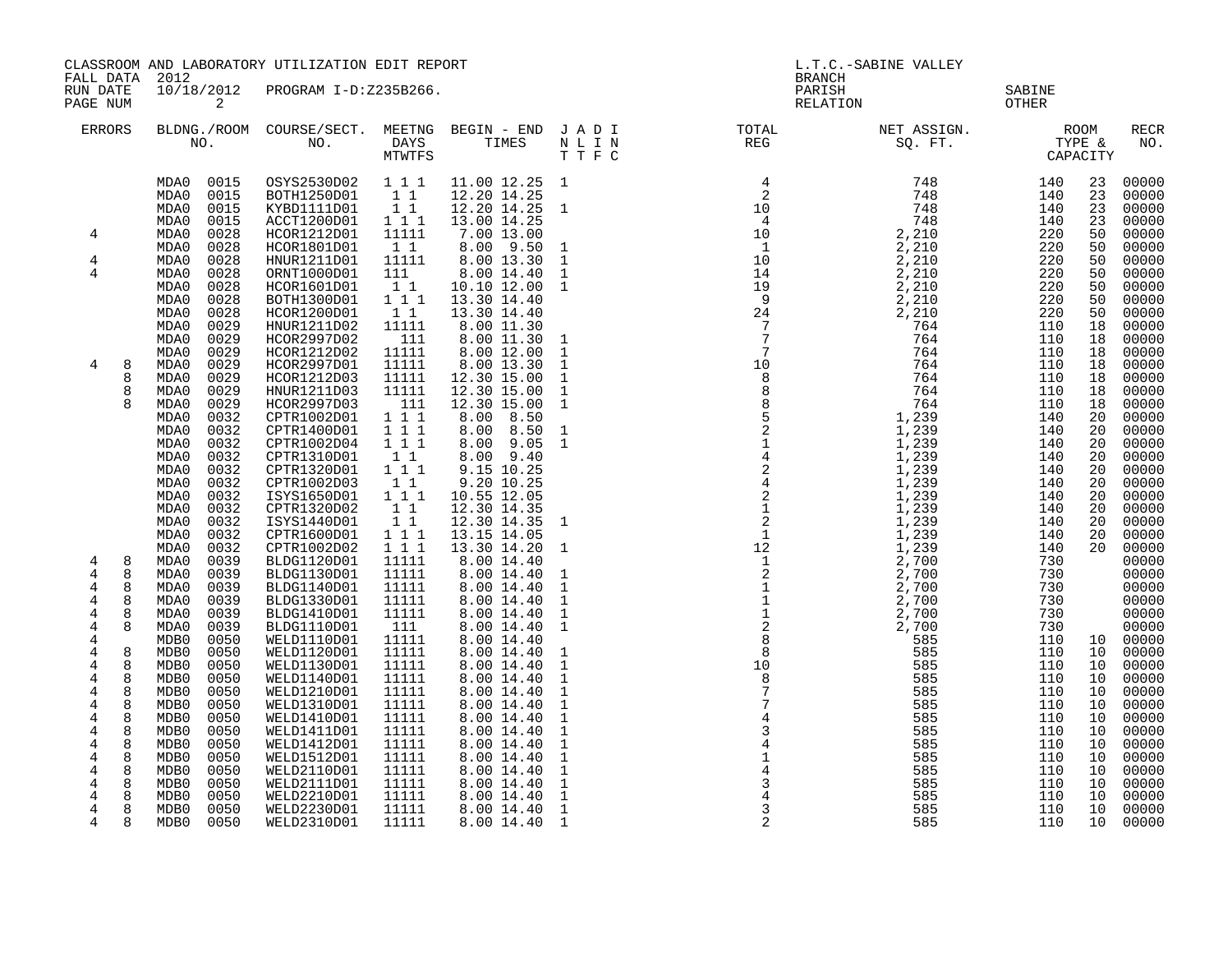## E R R O R P A G E L.T.C.-SABINE VALLEY

- ERROR 1 CLASS AND LABORATORY UTILIZATION FILE DOES NOT MATCH WITH BLDGS AND ROOMS FILE. THE ROOM, BUILDING, AND CLASS FILES MUST ALL MATCH. IF THE ROOM NUMBER ON THE UTILIZATION IS CORRECT, THE ROOM SHOULD TO BE ADDED TO THE ROOM FILE.
- ERROR 2 THERE SHOULD BE AT LEAST ONE ENTRY IN THE DAYS-OF-WEEK-COURSE-MEETS FIELD.
- ERROR 3 BEGIN-END-TIME FIELDS MUST BE BETWEEN 06.00 AND 23.00
- ERROR 4 WARNING CLASS TIME EXCEEDS 5 HOURS. 48

- ERROR 5 ROOM TYPE INVALID FOR TEACHING CLASS, CLASSES CANNOT BE SCHEDULED IN ROOMS DESIGNATED AS CIRCULATION, CUSTODIAL OR MECHANICAL.
- ERROR 7 THE TOTAL REGISTRANTS FIELD MUST NOT BE BLANK OR ZEROS
- ERROR 8 WARNING EXCEEDS THE CAPACITY OF THE ROOM BY 50% (IF THIS IS A JOINT CLASS ITS REGISTRANTS ARE INCLUDED). 50 PLEASE CHECK THE CAPACITY OF THE ROOM AS IT APPEARS ON THE ROOM FILE.
- ERROR 9 UNLESS THERE IS A JOINT CLASS, ALTERNATE WEEKS OR INCONSISTENT MEETING TIMES, THERE SHOULD BE NO DUPLICATES.

| TOTAL ERRORS (INCLUDING WARNINGS)                                  | 98  |
|--------------------------------------------------------------------|-----|
| TOTAL NUMBER OF RECORDS READ                                       | 101 |
| TOTAL NUMBER OF RECORDS ACCEPTED FOR SPACE UTILIZATION COMPUTATION | 101 |
| NUMBER OF JOINT-CLASS RECORDS                                      | 73  |
| NUMBER OF ALTERATE WEEKS RECORDS                                   |     |
| NUMBER OF DIFFERENT TIMES RECORDS                                  |     |

NUMBER OF INCONSISTENT RECORDS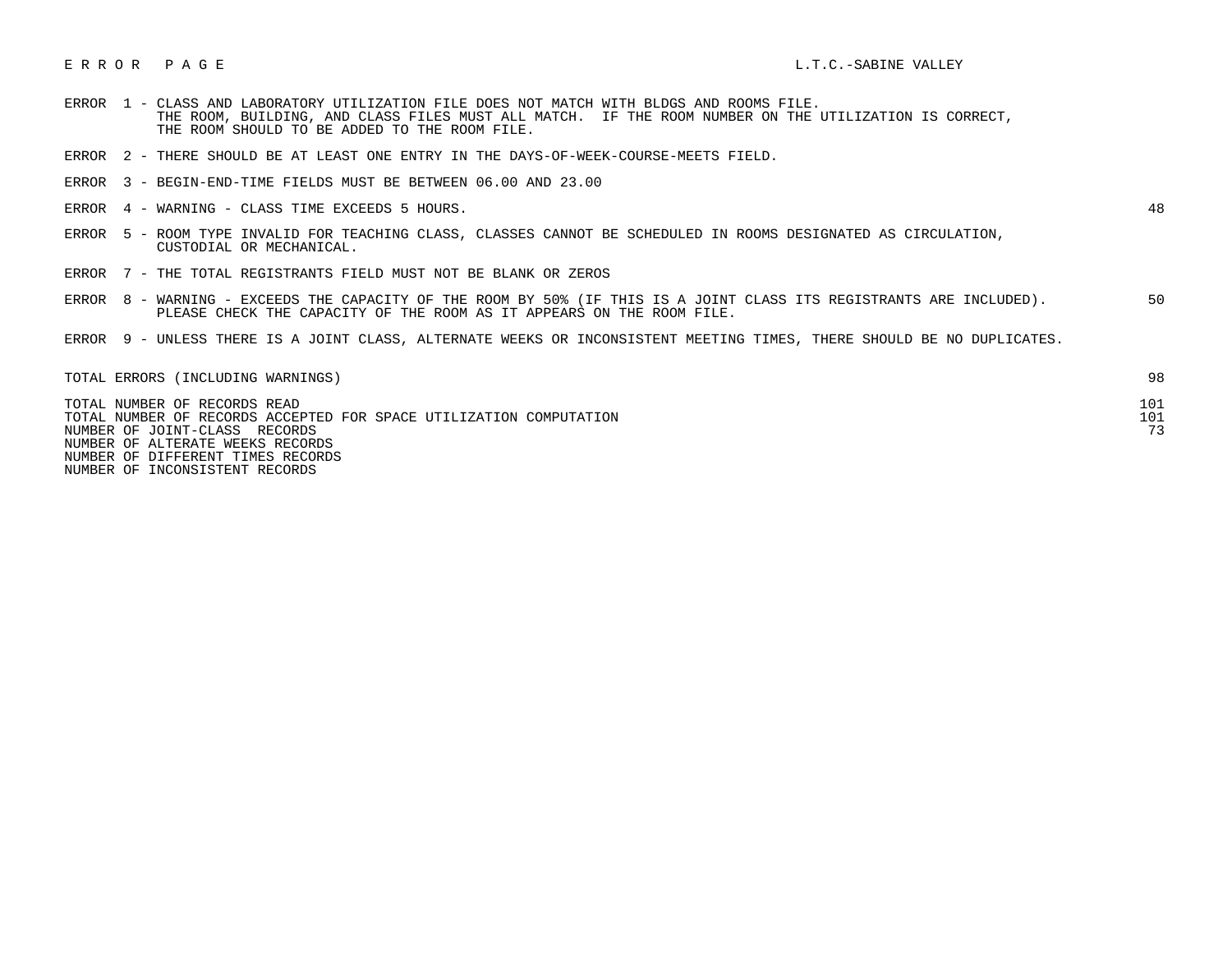|                                                                                      | DAY USE         | NIGHT USE       | тотаь           |
|--------------------------------------------------------------------------------------|-----------------|-----------------|-----------------|
|                                                                                      | $(0600 - 1700)$ | $(1700 - 2300)$ | $(0600 - 2300)$ |
| *CLASSROOM FACILITIES                                                                |                 |                 |                 |
| TOTAL NUMBER OF ROOMS                                                                |                 |                 | 8               |
| TOTAL NUMBER OF STATIONS (CAPACITY)                                                  |                 |                 | 146             |
| WEEKLY STUDENT CONTACT HOURS                                                         | 4533            |                 | 4533            |
| WEEKLY TOTAL OF ROOMS AVAILABLE - COUNTED IN HALF HOUR INCREMENTS                    | 720             | 400             | 1120            |
| WEEKLY TOTAL OF ROOMS IN USE - COUNTED IN HALF HOUR INCREMENTS                       | 1597            |                 | 1597            |
| WEEKLY TOTAL OF STUDENT STATIONS AVAILABLE - COUNTED IN HALF HOUR INCREMENTS         | 13140           | 7300            | 20440           |
| WEEKLY TOTAL OF STATIONS AVAILABLE IN ROOMS IN USE - COUNTED IN HALF HOUR INCREMENTS | 21578           |                 | 21578           |
| WEEKLY TOTAL OF STATIONS IN USE - COUNTED IN HALF HOUR INCREMENTS                    | 9066            |                 | 9066            |
| PERCENT OF ROOMS IN USE TO ROOMS AVAILABLE                                           | 221.8           | $\cdot$ 0       | 142.6           |
| PERCENT OF STATIONS IN USE TO STATIONS AVAILABLE                                     | 69.0            | $\cdot$ 0       | 44.4            |
| PERCENT OF STATIONS IN USE TO STATIONS AVAILABLE IN OCCUPIED ROOMS                   | 42.0            | $\cdot$ 0       | 42.0            |
|                                                                                      |                 |                 |                 |
|                                                                                      | DAY USE         | NIGHT USE       | TOTAL           |
|                                                                                      | $(0600 - 1700)$ | $(1700 - 2300)$ | $(0600 - 2300)$ |
| <b>CLASSROOM</b>                                                                     |                 |                 |                 |
| TOTAL NUMBER OF ROOMS                                                                |                 |                 | 2               |
| TOTAL NUMBER OF STATIONS (CAPACITY)                                                  |                 |                 | 28              |
| WEEKLY STUDENT CONTACT HOURS                                                         | 3531            |                 | 3531            |
| WEEKLY TOTAL OF ROOMS AVAILABLE - COUNTED IN HALF HOUR INCREMENTS                    | 180             | 100             | 280             |
| WEEKLY TOTAL OF ROOMS IN USE - COUNTED IN HALF HOUR INCREMENTS                       | 1266            |                 | 1266            |
| WEEKLY TOTAL OF STUDENT STATIONS AVAILABLE - COUNTED IN HALF HOUR INCREMENTS         | 2520            | 1400            | 3920            |
| WEEKLY TOTAL OF STATIONS AVAILABLE IN ROOMS IN USE - COUNTED IN HALF HOUR INCREMENTS | 14388           |                 | 14388           |
| WEEKLY TOTAL OF STATIONS IN USE - COUNTED IN HALF HOUR INCREMENTS                    | 7062            |                 | 7062            |
| PERCENT OF ROOMS IN USE TO ROOMS AVAILABLE                                           | 703.3           | $\cdot$ 0       | 452.1           |
| PERCENT OF STATIONS IN USE TO STATIONS AVAILABLE                                     | 280.2           | $\cdot$ 0       | 180.2           |
|                                                                                      |                 |                 |                 |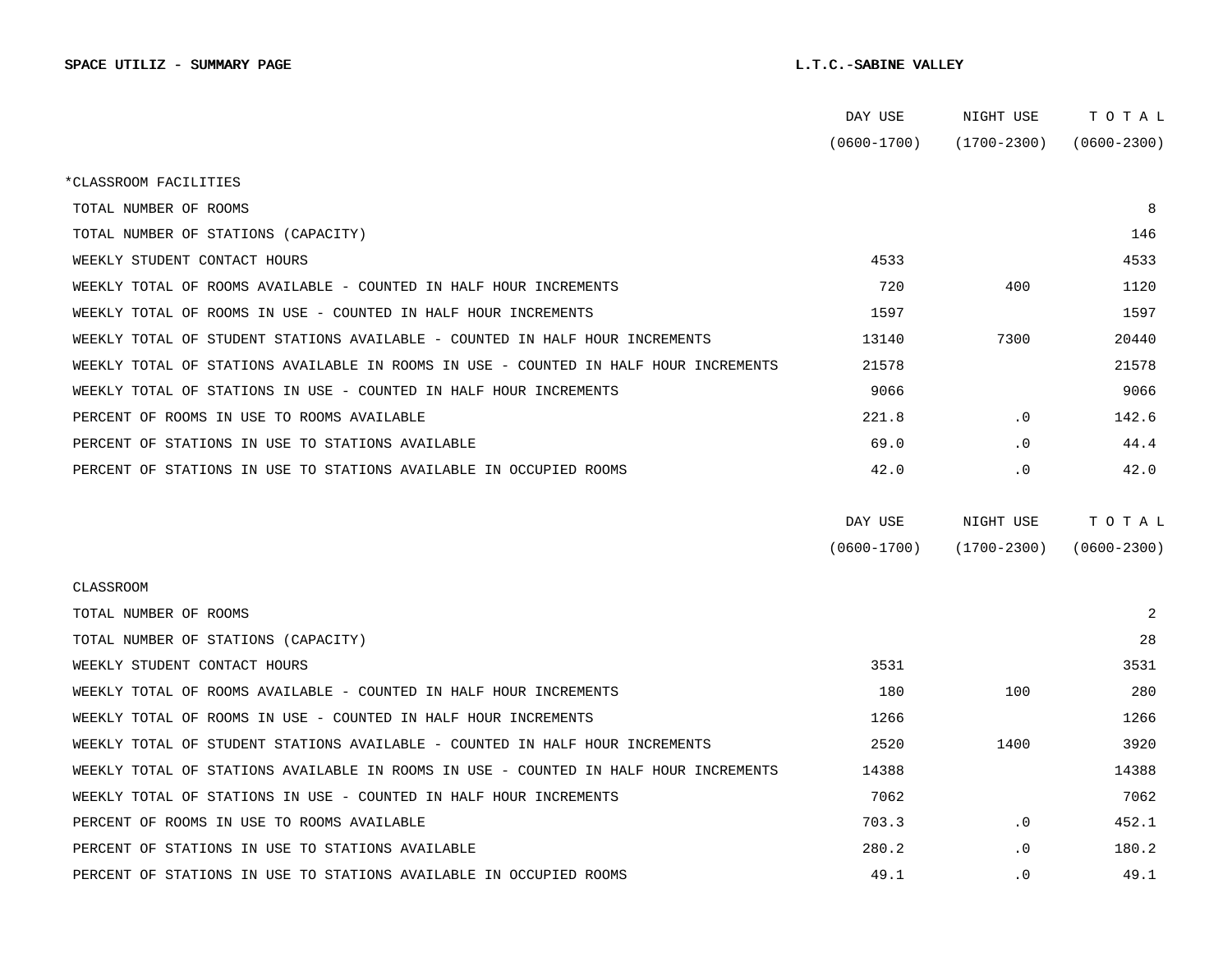|                                                                                      | DAY USE         | NIGHT USE       | TOTAL           |
|--------------------------------------------------------------------------------------|-----------------|-----------------|-----------------|
|                                                                                      | $(0600 - 1700)$ | $(1700 - 2300)$ | $(0600 - 2300)$ |
| COMPUTER CLASSROOM                                                                   |                 |                 |                 |
| TOTAL NUMBER OF ROOMS                                                                |                 |                 | 6               |
| TOTAL NUMBER OF STATIONS (CAPACITY)                                                  |                 |                 | 118             |
| WEEKLY STUDENT CONTACT HOURS                                                         | 1002            |                 | 1002            |
| WEEKLY TOTAL OF ROOMS AVAILABLE - COUNTED IN HALF HOUR INCREMENTS                    | 540             | 300             | 840             |
| WEEKLY TOTAL OF ROOMS IN USE - COUNTED IN HALF HOUR INCREMENTS                       | 331             |                 | 331             |
| WEEKLY TOTAL OF STUDENT STATIONS AVAILABLE - COUNTED IN HALF HOUR INCREMENTS         | 10620           | 5900            | 16520           |
| WEEKLY TOTAL OF STATIONS AVAILABLE IN ROOMS IN USE - COUNTED IN HALF HOUR INCREMENTS | 7190            |                 | 7190            |
| WEEKLY TOTAL OF STATIONS IN USE - COUNTED IN HALF HOUR INCREMENTS                    | 2004            |                 | 2004            |
| PERCENT OF ROOMS IN USE TO ROOMS AVAILABLE                                           | 61.3            | $\cdot$ 0       | 39.4            |
| PERCENT OF STATIONS IN USE TO STATIONS AVAILABLE                                     | 18.9            | $\cdot$ 0       | 12.1            |
| PERCENT OF STATIONS IN USE TO STATIONS AVAILABLE IN OCCUPIED ROOMS                   | 27.9            | $\cdot$ 0       | 27.9            |

| DAY USE         | NIGHT USE       | тотаь           |
|-----------------|-----------------|-----------------|
| $(0600 - 1700)$ | $(1700 - 2300)$ | $(0600 - 2300)$ |

| *LABORATORY FACILITIES                                                               |       |           |      |  |  |  |  |
|--------------------------------------------------------------------------------------|-------|-----------|------|--|--|--|--|
| TOTAL NUMBER OF ROOMS                                                                |       |           | 2    |  |  |  |  |
| TOTAL NUMBER OF STATIONS (CAPACITY)                                                  |       |           | 66   |  |  |  |  |
| WEEKLY STUDENT CONTACT HOURS                                                         | 1061  |           | 1061 |  |  |  |  |
| WEEKLY TOTAL OF ROOMS AVAILABLE - COUNTED IN HALF HOUR INCREMENTS                    | 180   | 100       | 280  |  |  |  |  |
| WEEKLY TOTAL OF ROOMS IN USE - COUNTED IN HALF HOUR INCREMENTS                       | 188   |           | 188  |  |  |  |  |
| WEEKLY TOTAL OF STUDENT STATIONS AVAILABLE - COUNTED IN HALF HOUR INCREMENTS         | 5940  | 3300      | 9240 |  |  |  |  |
| WEEKLY TOTAL OF STATIONS AVAILABLE IN ROOMS IN USE - COUNTED IN HALF HOUR INCREMENTS | 9400  |           | 9400 |  |  |  |  |
| WEEKLY TOTAL OF STATIONS IN USE - COUNTED IN HALF HOUR INCREMENTS                    | 2123  |           | 2123 |  |  |  |  |
| PERCENT OF ROOMS IN USE TO ROOMS AVAILABLE                                           | 104.4 | $\cdot$ 0 | 67.1 |  |  |  |  |
| PERCENT OF STATIONS IN USE TO STATIONS AVAILABLE                                     | 35.7  | $\cdot$ 0 | 23.0 |  |  |  |  |
| PERCENT OF STATIONS IN USE TO STATIONS AVAILABLE IN OCCUPIED ROOMS                   | 22.6  | $\cdot$ 0 | 22.6 |  |  |  |  |